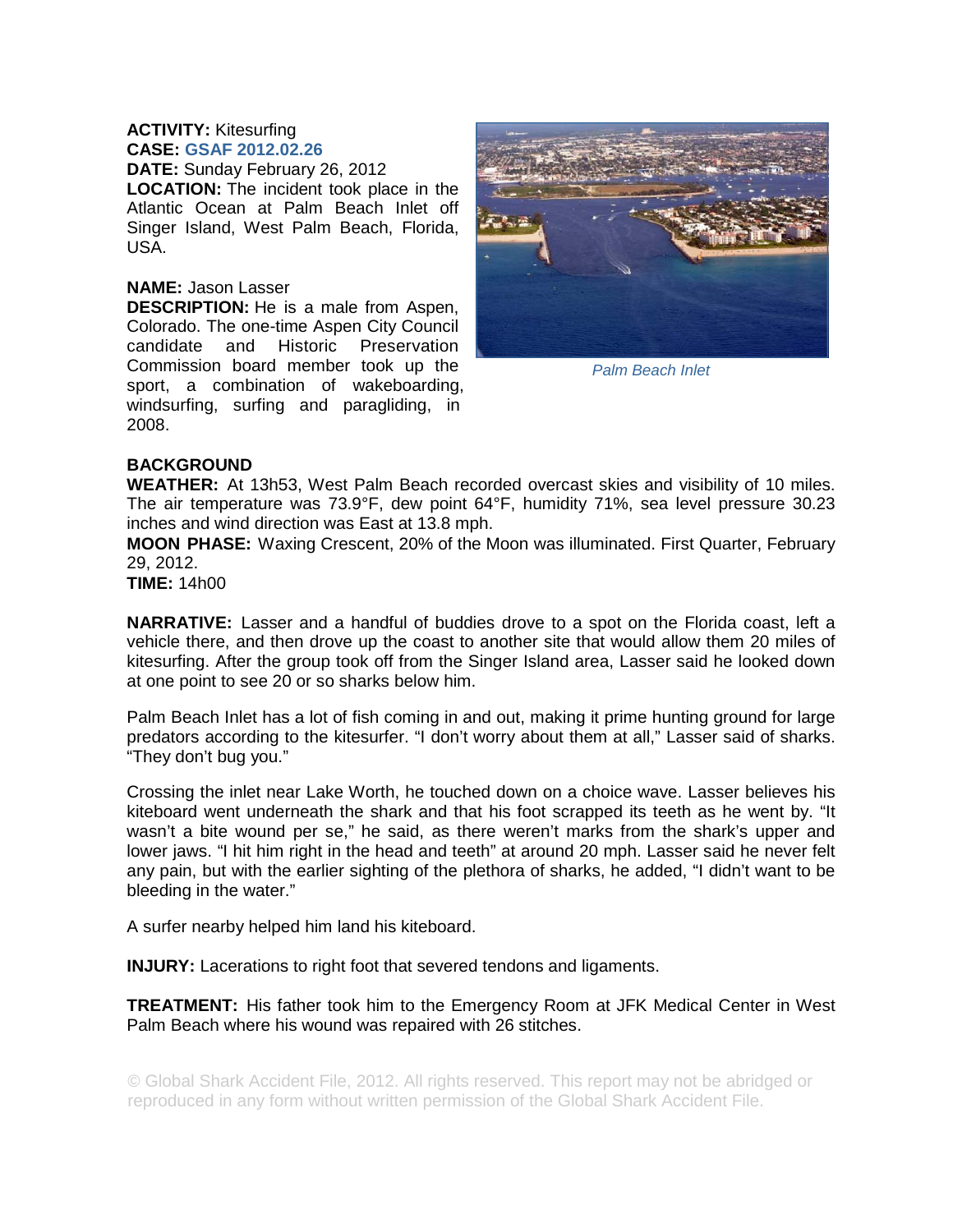Prior to the surgery he was given an electrocardiogram which indicated he had Wolff-Parkinson-White syndrome, characterized by episodes of rapid heartbeat. Two days later (Tuesday) he underwent heart surgery during which Dr. Robert Fishel successfully corrected the condition. "I'm just so thankful," Lasser said. "That shark hooked me up."

**SPECIES:** Lasser believes the incident involved a spinner shark.

**SOURCES:** Aspen Daily News, Wednesday, February 29, 2012, aspendailynews.com Beachhunter, March 2, 2012, http://www.blogthebeach.com/

**NOTE:** If Lasser hit the shark, this was a provoked accident.



© Global Shark Accident File, 2012. All rights reserved. This report may not be abridged or reproduced in any form without written permission of the Global Shark Accident File.